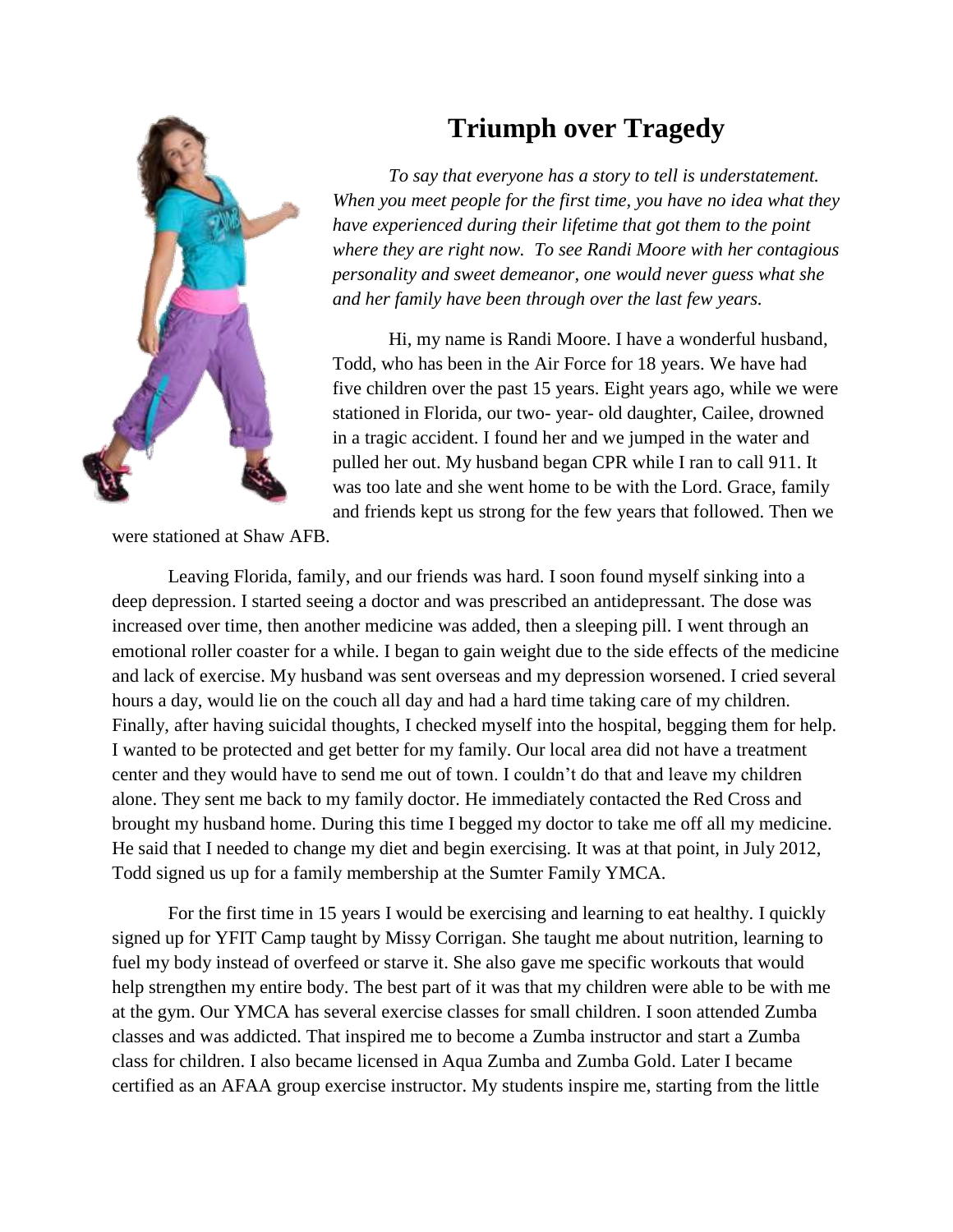four-year-old kids who laugh and giggle with me all the way to the 99-year-old woman, Mrs. Beulah, who does Zumba with me once a week. I even have a 60-year- old student who is blind. When she isn't working out with me, she walks up and down the hallways, hanging onto the rails. She has lost over 100 pounds.

Within one month of following the YFIT Camp program, I was off all of my medicine and haven't had to go back on any since. *(Never go off any medication without the help and consent of your doctor).* When I started my journey one year ago I was 151 pounds and 42% body fat. That was a lot for my 5-foot frame. However, losing the weight was easier when I focused on getting to the source of the problem, the body fat. Now I'm 110 pounds and 16% body fat. I eat six healthy meals a day and have joined Team YFIT at our YMCA. I exchanged my tears with sweat!



I can't begin to describe how I feel now. I have so much joy and energy. I am so thankful to the YMCA and Missy for the changes they have given to me and my family. I'm sure everyone goes through hard times. I would just like to encourage you that exercise and healthy eating can help you and change your life forever. I just celebrated my  $35<sup>th</sup>$  birthday and feel like I'm 22. You can too!



**July 2012**  151 lbs. 42% Body Fat



**July 2013**  110 lbs. 16% Body Fat